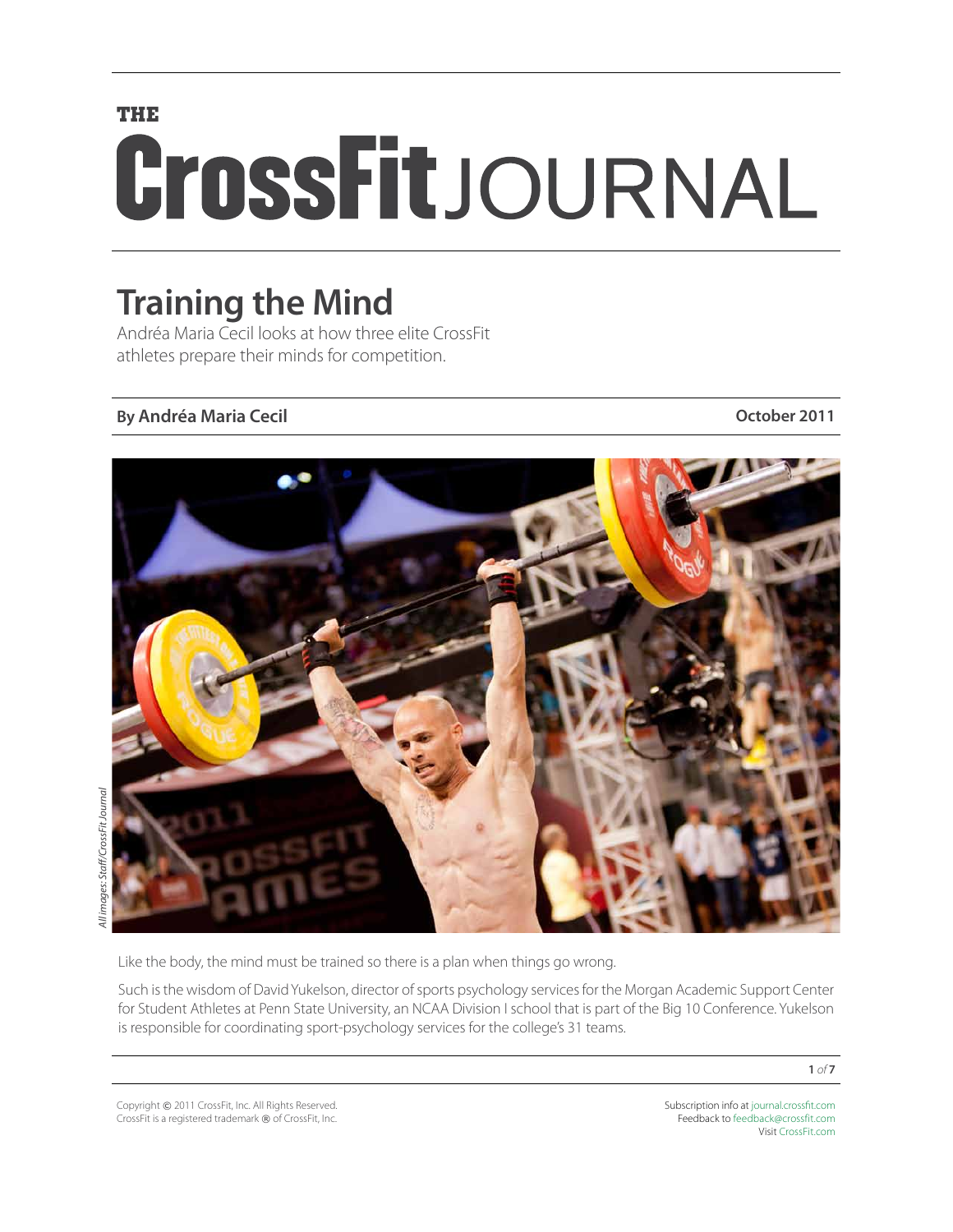

*During WODs, Games vet Chris Spealler tries to focus only on his own performance.*

"The mental side of sport is very important at any level of competition," he said.

But there are many myths, said Yukelson, past president and fellow of the Association for Applied Sport Psychology in Madison, Wis.

"People talk about 'the zone.' It's not about 'the zone.' Teaching mental skills is about compensating and adjusting when things aren't going well," he explained. "There is no cookbook. You have to understand what the person's going through to develop a specialized plan for them."

Then that person must take ownership.

"An athlete needs a coach to provide instruction, give guidance and feedback," he said, "but then it's up to the athlete to execute."

#### **Day 1, Event 3: Chris Spealler**

The sky was dark, the stadium lights were bright, the crowd was loud, and the emcee's booming voice filled the arena.

> "People talk about 'the zone.' It's not about 'the zone.' Teaching mental skills is about compensating and adjusting when things aren't going well." —David Yukelson

Rich Froning Jr., Ben Smith, Chase Daniels and Chris Spealler were in a hurried battle for a first-place finish in the final workout of the first day of the 2011 Reebok CrossFit Games.

The workout:

15-foot rope climb, 5 ascents

- 145-lb. clean and jerk, 5 reps
- 15-foot rope climb, 4 ascents
- 165-lb. clean and jerk, 4 reps
- 15-foot rope climb, 3 ascents
- 185-lb. clean and jerk, 3 reps
- 15-foot rope climb, 2 ascents

205-lb. clean and jerk, 2 reps

15-foot rope climb, 1 ascent

225-lb. clean and jerk, 1 rep

Froning won the event with a time of 4:57.

Twenty-seven seconds later, Chris Spealler finished in fourth place.

**2** *of* **7**

Copyright © 2011 CrossFit, Inc. All Rights Reserved. CrossFit is a registered trademark ® of CrossFit, Inc.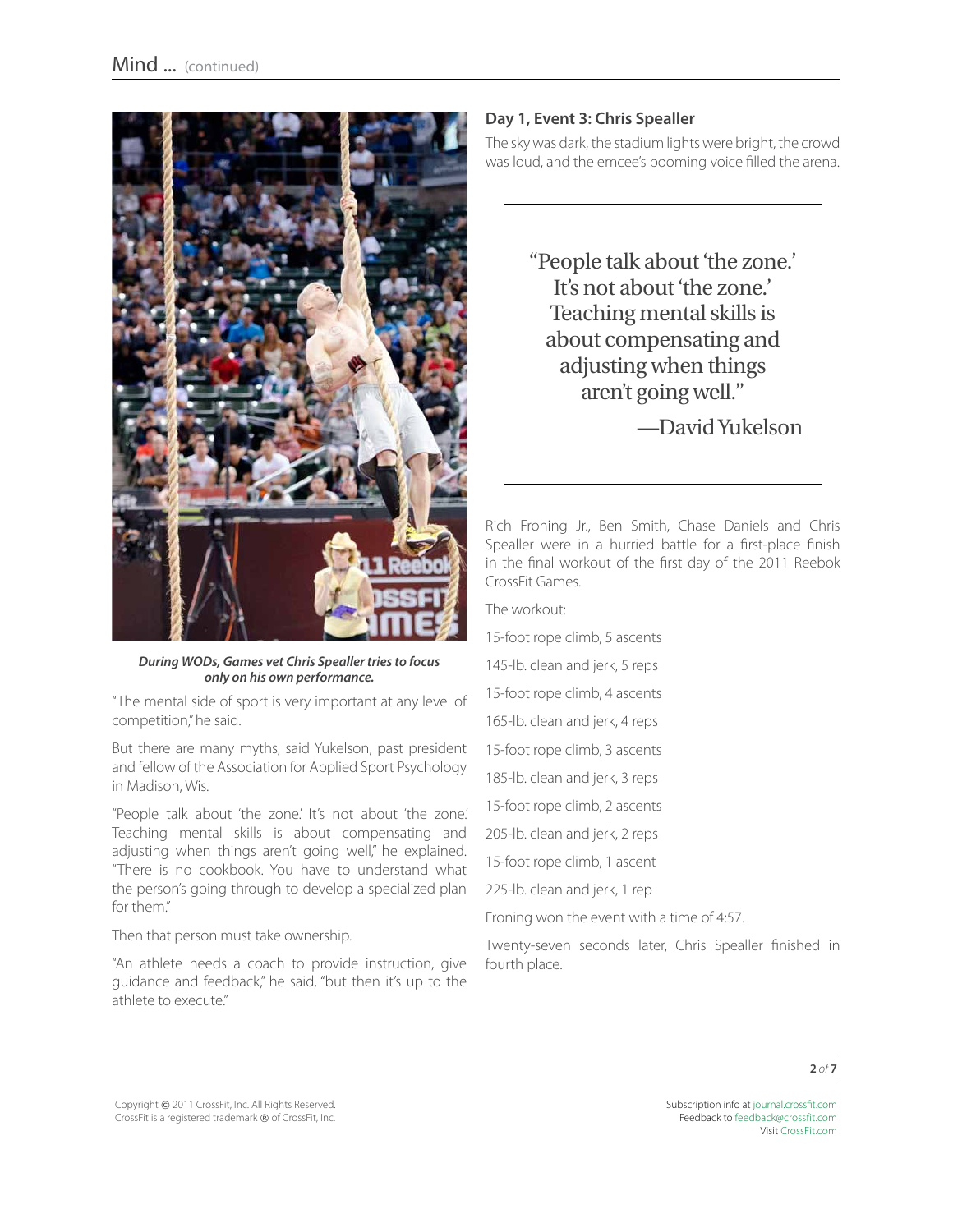Moments after the event, Froning said he could feel the other competitors figuratively breathing down his neck. He was acutely aware of where they were in the workout, he said.

Spealler had a different perspective.

"I was just really trying to focus on my pace, on my own workout," he said minutes afterward. "I really just (was focused) on staying in my head regardless of the result because in the end it won't define me … it won't satisfy me."

More than three weeks after the Games ended, Spealler said the mindset is one that must be learned.

"I just continue to think about focusing on what I can do and not thinking about the athletes around me," he said. "Even if I do win, it's not going to satisfy me completely. I think it's different (when you realize) that when you fail, it's not the end of the world."

The process is one Spealler called a "daily battle."

![](_page_2_Picture_7.jpeg)

*After a poor start to the Games, Austin Malleolo was forced to rework his strategy for the rest of the competition.*

"I think it's different (when you realize) that when you fail, it's not the end of the world."

—Chris Spealler

#### **Day 2, Event 4: Austin Malleolo**

At the start of the second day of the Games, Austin Malleolo was in 43<sup>rd</sup> place out of 47 competitors—a position he described as "shitty." The former hockey player had finished sixth overall in 2010.

When the day's first event began, the intensity and focus on Malleolo's face said it all: He was on a mission.

The workout: 5 muscle-ups 245-lb. deadlift, 10 reps 15 GHD sit-ups Sprint 50 yards 5 muscle-ups 245-lb. deadlift, 10 reps 15 GHD sit-ups Sprint 100 yards 5 muscle-ups 245-lb. deadlift, 10 reps 15 GHD sit-ups Sprint 150 yards 5 muscle-ups 245-lb. deadlift, 10 reps 15 GHD sit-ups Sprint 200 yards

Daniel Tyminski was gaining on Malleolo, and the emcee made sure the crowd knew it, yelling the two men's reps almost as quickly as they completed them.

**3** *of* **7**

Copyright © 2011 CrossFit, Inc. All Rights Reserved. CrossFit is a registered trademark ® of CrossFit, Inc.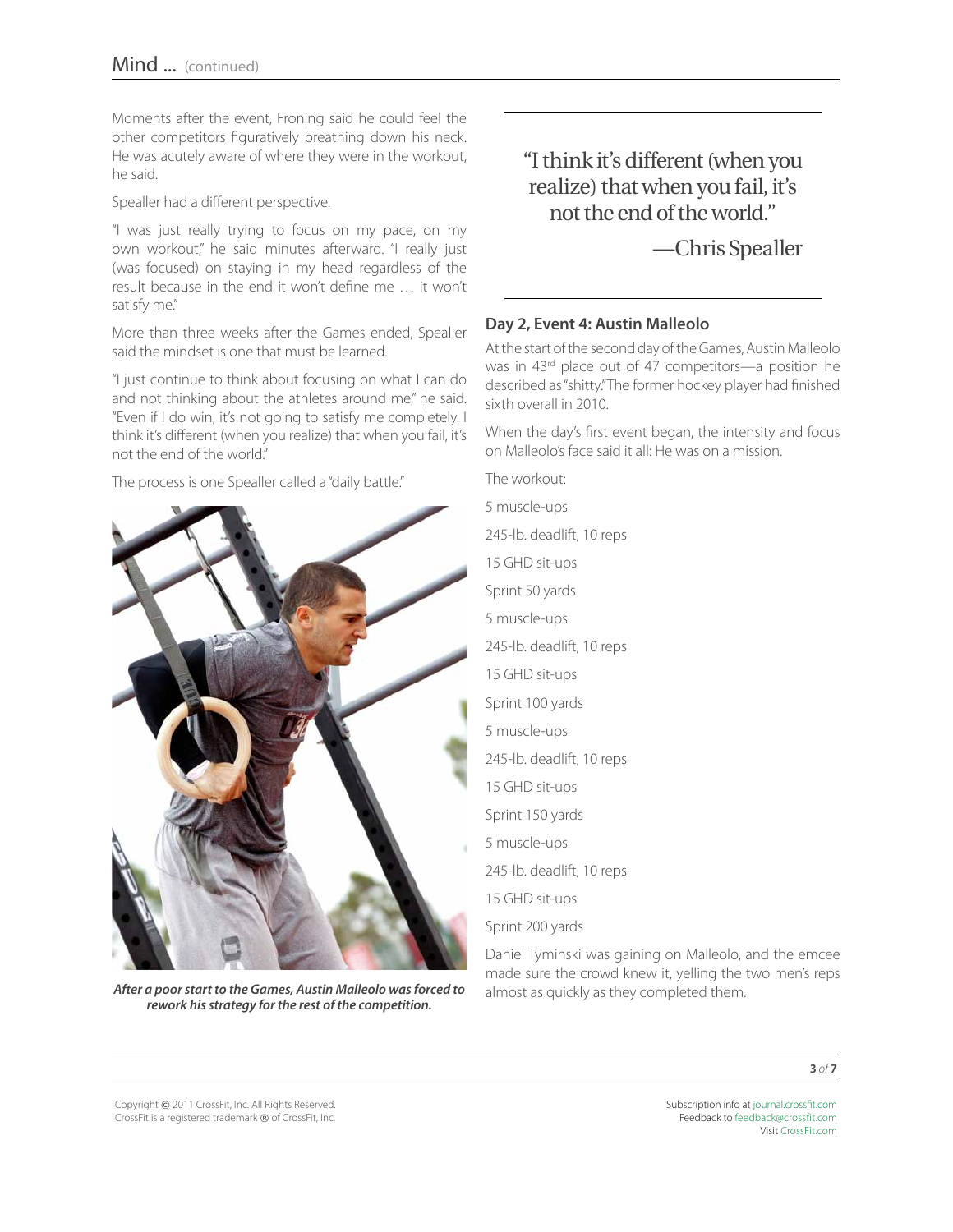In the end, Malleolo bested Tyminski by 15 seconds with a time of 7:25.

The always-colorful Tyminski said he was gunning for Malleolo.

"I guess you could say he's a target of mine," Tyminski said with a smile minutes after the workout.

Malleolo, meanwhile, was focused on trying to drown out the noise, he said.

"I try not to pace myself off others because that's not CrossFit," he said just after the event. "The only person who can beat yourself is you."

Throughout high school, Malleolo played football, hockey and lacrosse. His one downfall, he said, was trying to please others.

"It's one of those things that really can creep in and really take control," he said two weeks after the Games ended.

> "I try not to pace myself off others because that's not CrossFit. The only person who can beat yourself is you." —Austin Malleolo

The exercise of focusing on his own workout—and no one else's—during a competition is difficult but necessary to ensure "I'm not falling back in an old pattern," Malleolo said.

#### **Day 3, Event 7: Camille Leblanc-Bazinet**

The sled was heavy.

For Camille Leblanc-Bazinet, it was roughly 150 lb. heavier than she was.

The first workout of the final day:

Three rounds of:

30 double-unders

95-lb. overhead squat, 10 reps

Then three rounds of:

10 handstand push-ups

40-foot sled push (sled plus 275 lb.)

The 5'2" 22-year-old had a difficult start with the sled, which was reluctant to move.

"The first time, I was totally stuck," she said minutes afterward. "Then I was like 'fuckin' no.'"

Leblanc-Bazinet ran into the sled, dropping her body into the lethargic equipment. And so it began to slide.

![](_page_3_Picture_23.jpeg)

*Weighing only 125 lb., CLB had to find the strength and the will to move the heavy sled.*

**4** *of* **7**

Copyright © 2011 CrossFit, Inc. All Rights Reserved. CrossFit is a registered trademark ® of CrossFit, Inc.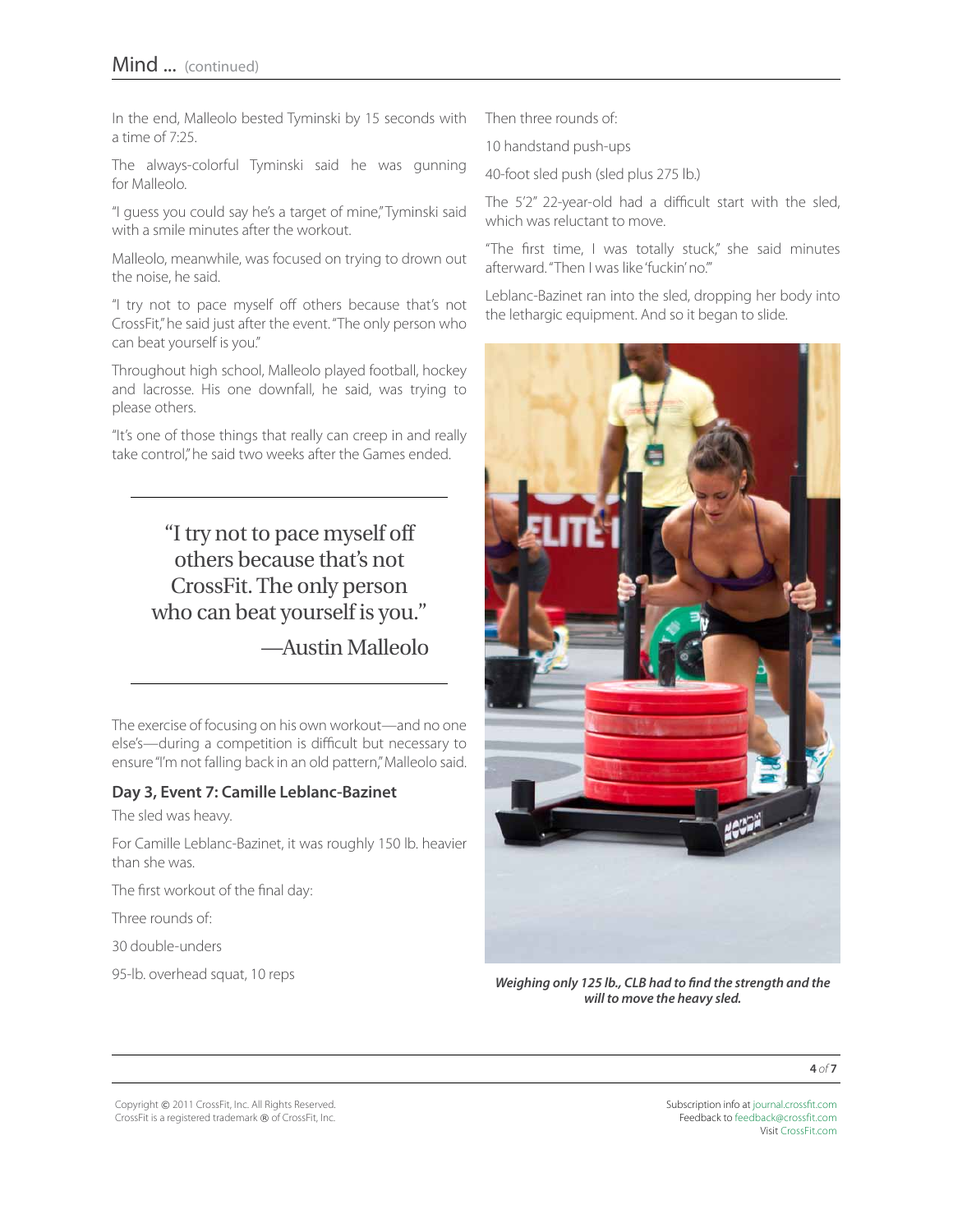### "Starting with a good attitude can only lead you to a good place and to a good workout!" —Camille Leblanc-Bazinet

Her mindset during the event was to enjoy it as much as she could, she said, and to try to remember "we do this because we like to play."

Approaching competition in such a fashion is important because "you perform the best when you feel the best," Leblanc-Bazinet wrote in an email nearly a month after the Games. "You can focus more on your body when you are calm and happy! Starting with a good attitude can only lead you to a good place and to a good workout!"

Pre-competition, she thinks about her athletic progress, her family and her friends, she said.

"I think about how lucky I am to have potential," said Leblanc-Bazinet, who added that she also visualizes herself doing workouts to mentally prepare for competition.

#### **Coaching the Mind**

Twentieth-century folklore suggests bumblebees, according to aerodynamic calculations, shouldn't be able to fly.

This is the story Leblanc-Bazinet brings to mind when she coaches others.

"For me, the mental approach of (training) is a little bit like that. Since I don't know my limits or my real strength, I can do it!" she said.

Her boyfriend—and 2009 Games competitor—Dave Lipson told Leblanc-Bazinet the bumblebee story, which was told to him by Ben Bergeron, co-owner of CrossFit New England. The box handily won this year's Affiliate Cup.

At CFNE, there is a mantra, Bergeron said: "Think like a bumblebee, train like a racehorse."

![](_page_4_Picture_12.jpeg)

*At CrossFit New England, the mental game is just as important as the physical training.* 

Copyright © 2011 CrossFit, Inc. All Rights Reserved. CrossFit is a registered trademark ® of CrossFit, Inc.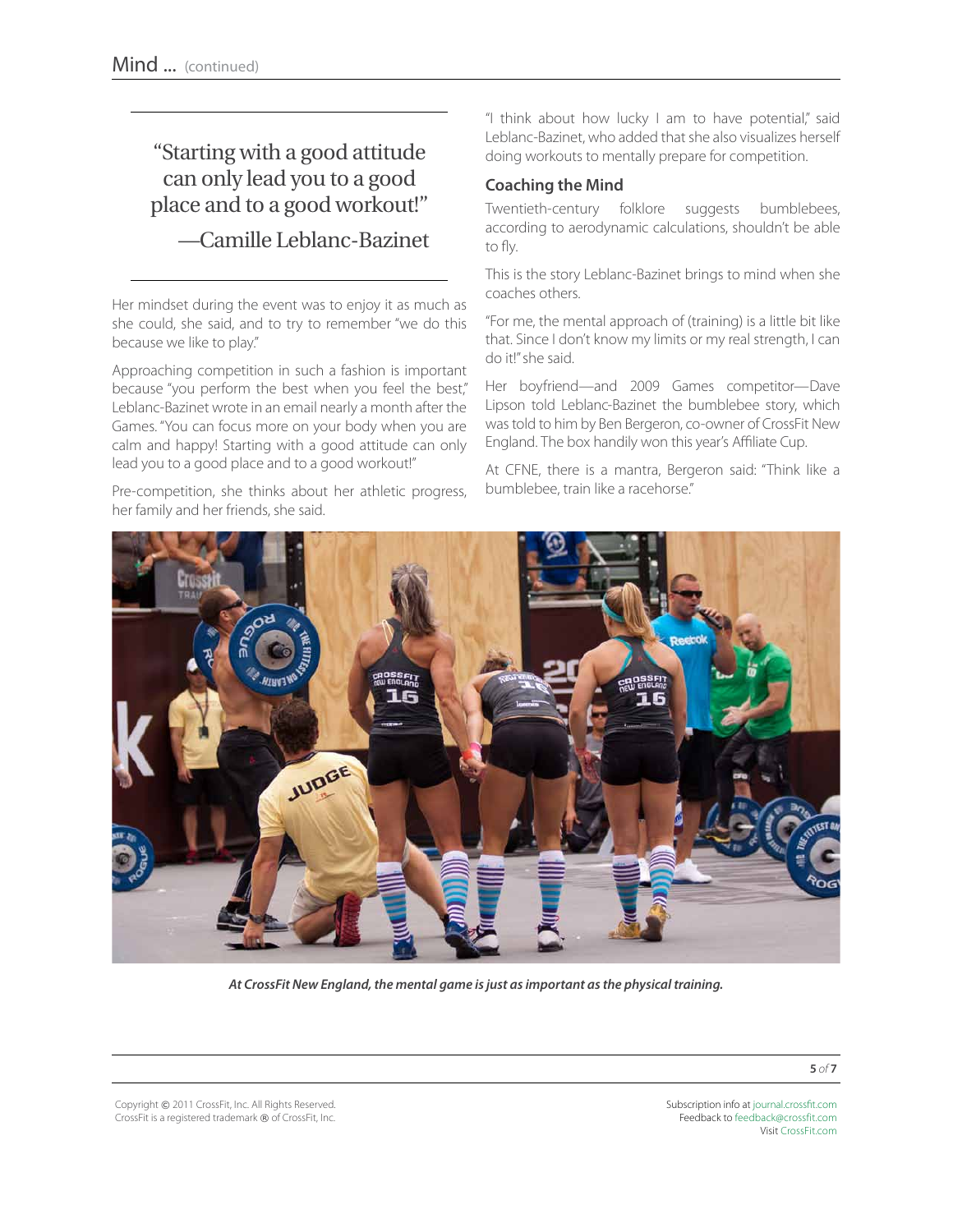![](_page_5_Picture_1.jpeg)

*As most CrossFitters know, focus and confidence are as essential as strength and power.*

Despite being "these really freaky animals that have these huge furry bodies and tiny little wings … no one ever told the bumblebee (it couldn't fly)," he explained. "You have to have 100 percent confidence in yourself and 100 percent confidence in what you're doing."

As for the racehorse: "They're gifted athletes, they know they're elite athletes. … What they don't do is they don't second-guess the training program, they don't secondguess the coach."

> "If someone is dialed in mentally, the performance just takes care of itself."

> > —Ben Bergeron

If an athlete has 100 percent confidence in his or her training, programming and ability, "you have a huge advantage vs. someone who's always doubting themselves," Bergeron said.

There is much emphasis on mental coaching at CFNE and making sure to use positive cues—i.e., "finish strong" instead of "don't quit"—to improve performance, he added.

"If someone is dialed in mentally, the performance just takes care of itself," Bergeron said.

Offering the athlete an opportunity to entertain negative thoughts can lead to negative thinking, Leblanc-Bazinet said.

For his part, Malleolo said the mental, emotional and psychological aspects of CrossFit can easily be overlooked.

Malleolo went into this year's Games having finished first at the Northeast Regional. He had high expectations for himself. So did everyone else.

Copyright © 2011 CrossFit, Inc. All Rights Reserved. CrossFit is a registered trademark ® of CrossFit, Inc.